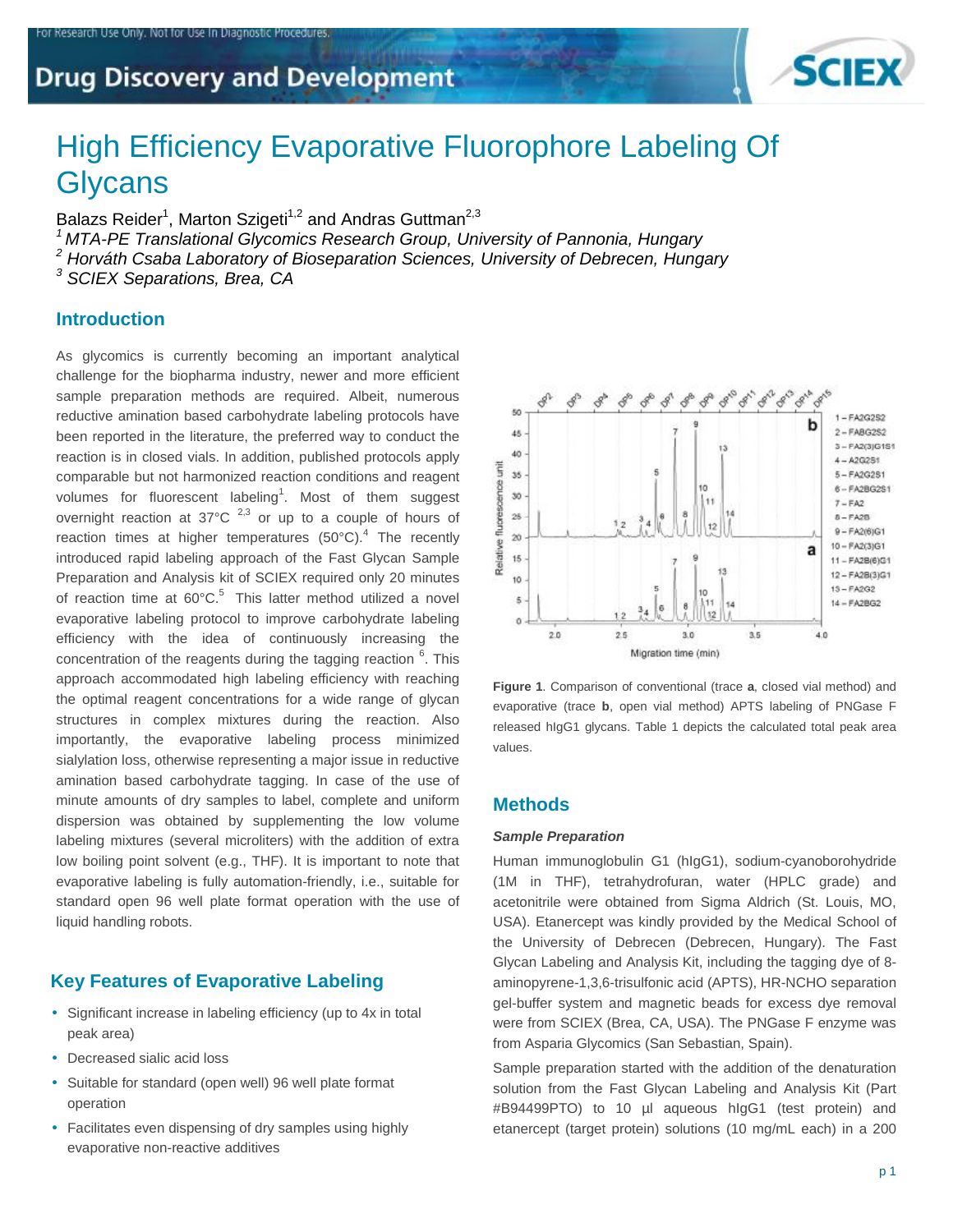

uL PCR tube. The denaturation step proceeded for 8 minutes at 60°C, followed by the addition of PNGase F and the digestion

or Research Use Only. Not for Use In Diagnostic Procedures.

buffer, and then incubation at 60°C for 20 minutes. In both instances with open vial cap, according to the kit protocol. The released N-linked carbohydrates were magnetic bead purified and mixed with the labeling reagent solution (SCIEX). The reaction mixtures were incubated in a heating block for 20 minutes at 60°C with closed (no evaporation) or open lid (evaporative labeling) vials without and with additional THF. After the labeling step, the samples were magnetic bead purified according to the Fast Glycan protocol (SCIEX) and analyzed by CE-LIF.

#### *Analysis*

A PA 800 Plus Pharmaceutical Analysis System (SCIEX, Brea, CA), equipped with a solid-state laser based fluorescence detector (λex=488 nm/λem=520 nm) was used for all capillary electrophoresis analyses.

Capillary:  $EZ-CE^{TM}$  cartridge (SCIEX) – 20 cm effective length (30 cm total, 50 μm I.D.) bare fused-silica capillary, part # A55625).

Separation matrix: HR-NCHO Separation Gel

Separation temperature: 30°C

Applied electric field (E): 1000 V/cm (U=30kV)

Injection: A pre-injection of water for 3.0 sec at 5.0 psi was followed by 1.0 kV/1.0 sec sample injection and 1.0 kV/1.0 sec bracketing standard injection.

#### *Data processing:*

For data acquisition and analysis the 32Karat, version 10.1 software package (SCIEX) was used.

## **Feature and Benefit**

As depicted in Table 1, the effect of continuous evaporation on

**Table 1.** Comparison of total the peak area values and the sialoform subset of the hIgG1 N-glycan pool using the new evaporative (open vial) and the conventional (closed vial) reductive amination based fluorophore labeling.

|                        | <b>Open vial</b><br>(Evaporative labeling) | <b>Closed vial</b> |
|------------------------|--------------------------------------------|--------------------|
| Total peak area        | $57.49 \pm 3.02$                           | $18.20 \pm 0.59$   |
| Sialoform subset, area | $12.80 \pm 0.65$                           | $3.46 \pm 0.07$    |
| Sialoform subset, %    | $22.21 \pm 0.29$                           | $19.15 \pm 0.45$   |

the reduction amination based fluorophore labeling reaction of sugars was conducted in an open vial format and compared to the conventionally used closed vial method. The reaction times were defined by reaching the complete drying time of the open vial method (20 minutes), and the same reaction conditions were used

for the closed-vial labeling method.

As apparent in Figure 1 and Table 1, with similar peak area of the bracketing standards, more than four times greater total peak areas were obtained with the use of the evaporative labeling protocol of the Fast Glycan kit. The peak area percentage of the sialylated glycan representing peaks (sialoform subset) were 19% using the closed-vial method, and 22% using the open-vial labeling approach, suggesting greater stability of the latter.

Evaporative labeling was also applied on tagging the PNGase F released N-glycans from a highprofile Fc fusion protein therapeutic of etanercept and compared to the closed lid based derivatization method. In this case, while the total peak area value doubled, a 13.75% increment was observed in percent values of the sialylated structures. The ratio of core and non-core fucosylated sialic acid containing glycans was also determined if there were any alterations caused by the evaporative labeling approach. As one can observe in the peak evaluation table inset in Figure 2, no significant differences were found using the two labeling protocols between the core fucosylated / non core fucosylated sialylated % ratio.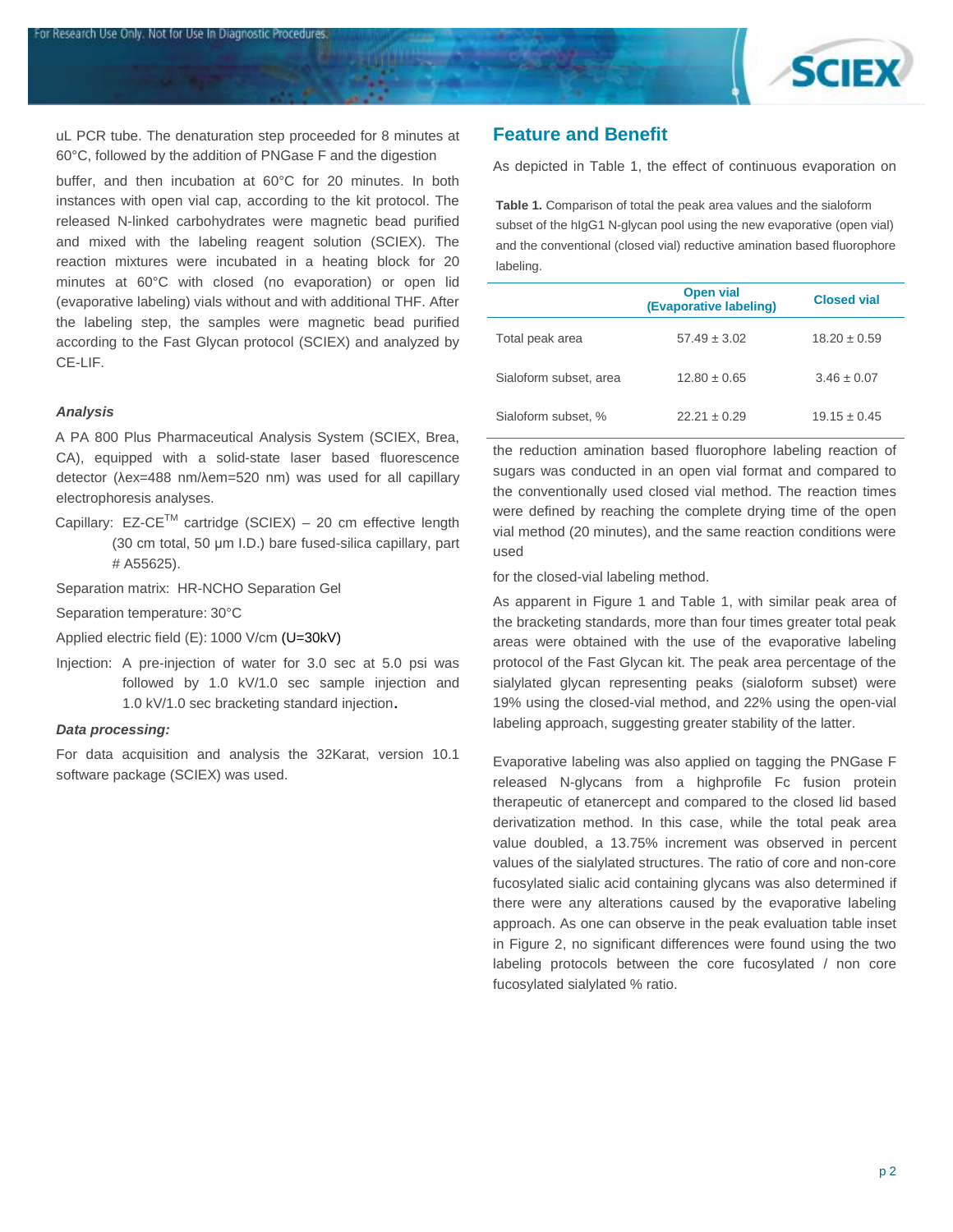



For Research Use Only. Not for Use In Diagnostic Procedures

**Figure 2.** Comparison of the conventional (trace **a**, closed vial) and evaporative (trace **b**, open vial) based labeling protocols for Etanercept. The inset depicts the actual labeling efficiency in both instances.

**Table 2.** Peak area comparison using the open vial labeling approach of dry sugar samples from hIgG samples with the addition of none (0 µl), 5 µl and 10 µl extra THF (total reaction volumes were 5, 10 and 15 µl, respectively).

| Extra THF $(\mu I)$ | <b>Total peak area</b> | Sialylated peak area<br>subset |
|---------------------|------------------------|--------------------------------|
| 0                   | $55.13 \pm 1.47$       | $12.22 \pm 0.39$               |
| 5.0                 | $57.65 \pm 1.90$       | $12.85 \pm 0.70$               |
| 10.0                | $126.41 \pm 1.18$      | $26.94 \pm 0.92$               |

A comparative study was applied using the evaporative open vial labeling method with the addition of zero, 5.0 and 10.0 µl THF to the reaction mixtures (total reaction volumes were 5.0, 10.0 and 15.0 µl, respectively), to alleviate the challenging mechanical dispensing issue of dry samples with very low reagent volumes (≤5 µl microliters). This extra THF, added to the reaction mixture before the evaporative labeling step, accommodated uniform sample uptake by simple vortexing and more importantly, the same 20 minutes of reaction times could be used in all instances, due to the rapid evaporation of the low boiling point THF (66°C) from the reaction mixture in the open vial labeling format. The results are shown in Table 2, featuring more than doubled peak areas, when 10 µl of extra THF was added to the labeling solution to dissolve the sample (total reaction volume was 15 µl).

# **Conclusions**

- A new, reductive amination based carbohydrate labeling method for CE-LIF analysis of glycans is presented
- Utilizing the open vial based fluorophore tagging approach resulted in significant increase in peak areas (up to 4x) compared to the traditional closed vial protocol
- Complete and uniform dispersion of minute amount of dry samples were obtained by using additional 10.0 µl tetrahydrofuran in the labeling mixture
- The new method is fully compatible with liquid handling robot based automation for 96 well sample-plate operation